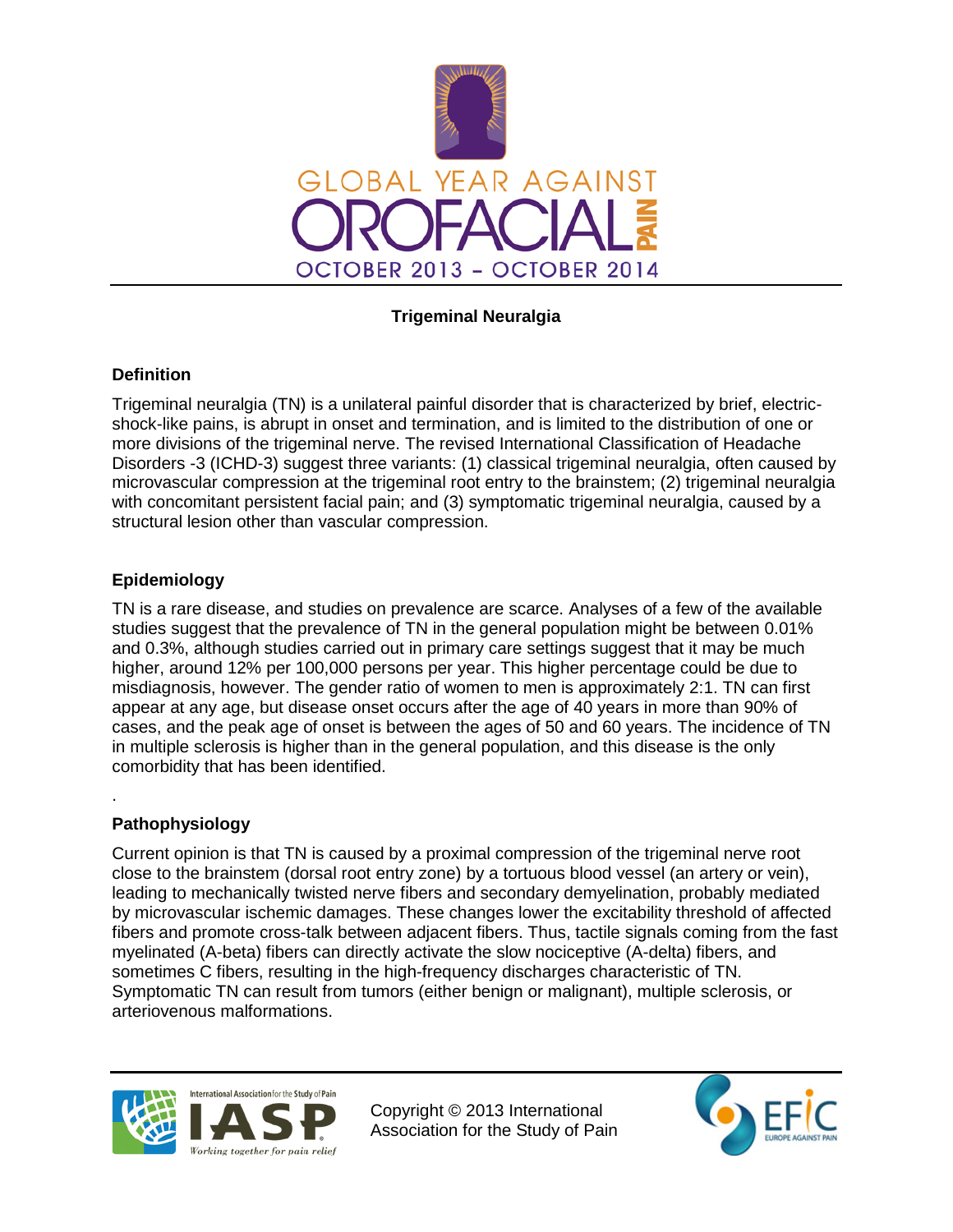

### **Clinical Features**

*Location, radiation*: The pain is unilateral, with only 3% of incidences being bilateral, and there is little radiation outside the trigeminal nerve area. The most commonly affected divisions are the second and third.

*Character*: Electric-shock-like, shooting, stabbing, or sharp in quality.

*Severity*: Moderate to severe, but it can be milder at times.

*Duration, periodicity:* Each attack of pain lasts between a few seconds and 2 minutes but can rapidly be followed by another attack. Between 10 and 70 attacks can occur in a day. There is often a refractory period between attacks. With disease progression, attacks tend to get longer. Spontaneous remission periods can occur, which initially can last for months or years, but over time the remission periods become shorter. In the condition termed "TN with concomitant persistent facial pain," a prolonged period of burning and aching of lower intensity follows the sharp shooting pain and can last for hours.

*Factors affecting it*: Light innocuous stimuli to the affected side of the face provoke pain

*Associated features*: Very rarely are there any autonomic symptoms, and sometimes there may be sensory changes. Anxiety and depression, as well as deterioration of quality of life, are common consequences of the disease and resolve if there is no pain.

Symptomatic TN can present in an identical way to the features described above, and some patients will even have periods of remission.

### **Investigations**

Magnetic resonance imaging (MRI) is the most useful imaging technique to determine the presence of lesions, such as cysts or tumors, vascular malformations, plaques of multiple sclerosis, as well as vascular compression of the trigeminal nerve.

# **Therapy**

Medical treatment of TN is based on the use of antiepileptic drugs. First-line therapy should be carbamazepine (200–1200 mg/day) and oxcarbazepine (600–1800 mg/day), according to current evidence-based treatment guidelines. Second-line treatment is based on little evidence and includes add-on therapy with lamotrigine (400 mg/day) or a switch to lamotrigine or



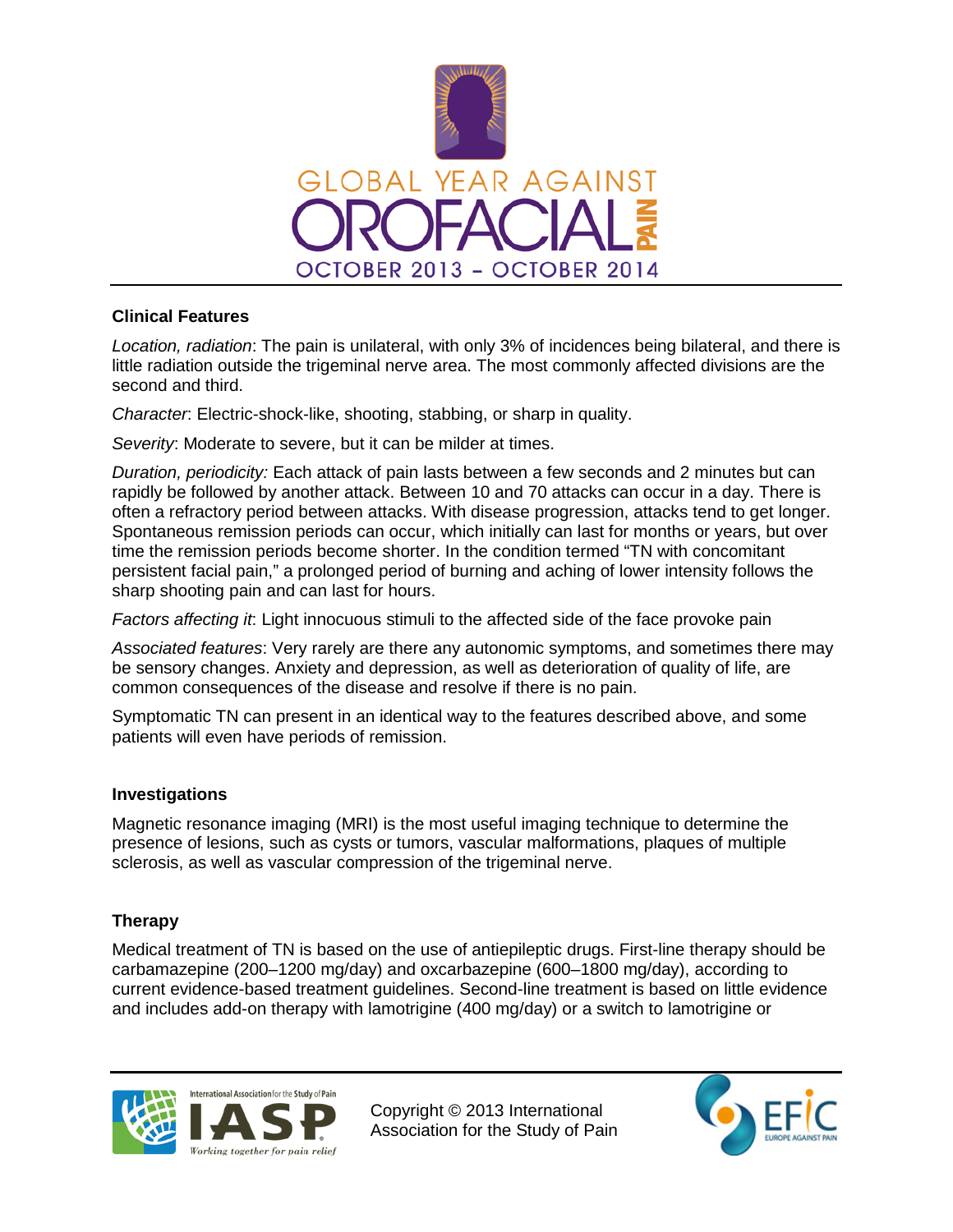

baclofen (40–80 mg/day). Other antiepileptic drugs have been studied in small open-label studies. Treatment with phenytoin, gabapentin, pregabalin, and valproate is also been suggested to be beneficial. In an emergency, an intravenous infusion of fosphenytoin can be helpful, as well as local injections of lidocaine into trigger points (points from which pain arises).

## **Surgical Treatment**

If medical treatment is not successful or results in marked deterioration in activities of daily living, surgical procedures should be considered. These include microvascular decompression of the nerve/vessel contact or destruction of the Gasserian ganglion. Microvascular decompression provides the most sustained pain relief, with 90% of patients reporting initial pain relief and more than 80% remaining pain free after 1 year, 75% after 3 years, and 73% after 5 years, with sustained improvements in activities of daily living. It is, however, a major surgical procedure that entails a craniotomy to reach the trigeminal nerve in the posterior fossa. The average mortality rate ranges from 0.2% to 0.5%, and up to 4% of patients suffer from major problems such as cerebrospinal fluid leakage, infarcts, hematomas, or aseptic meningitis. The most common long-term complications include mild sensory loss (7%) and hearing loss (10%).

Gasserian ganglion percutaneous techniques are destructive interventions that include radiofrequency thermocoagulation, balloon compression, and percutaneous glycerol rhizolysis. Ninety percent of patients report pain relief following these procedures. One year following radiofrequency thermocoagulation, 68–85% of patients are still pain free, but after 3 years the percentage goes down to 54–64%, and after 5 years only 50% of patients are still pain free. The most common side effects are sensory loss (50%), dysesthesias (6%), anesthesia dolorosa (4%), and corneal numbness with a risk of keratitis (4%). Surgery at the Gasserian ganglion level requires short-acting anesthetics and primarily consists of minor overnight procedures with an extremely low mortality rate.

In gamma knife surgery, a focused beam of radiation is aimed at the trigeminal root in the posterior fossa. One year after gamma knife surgery, 69% of patients were pain free without additional medication. After 3 years, 52% were still pain free. The development of pain relief can be delayed (for an average of 1 month). Side effects include sensory complications in 6% that may develop with a delay of up to 6 months, facial numbness in 9–37%, which improves over time, and paresthesias in 6–13%. Quality of life improves by 88%. The main disadvantage of gamma knife surgery is the cost, which limits its widespread use, and the delayed onset of both